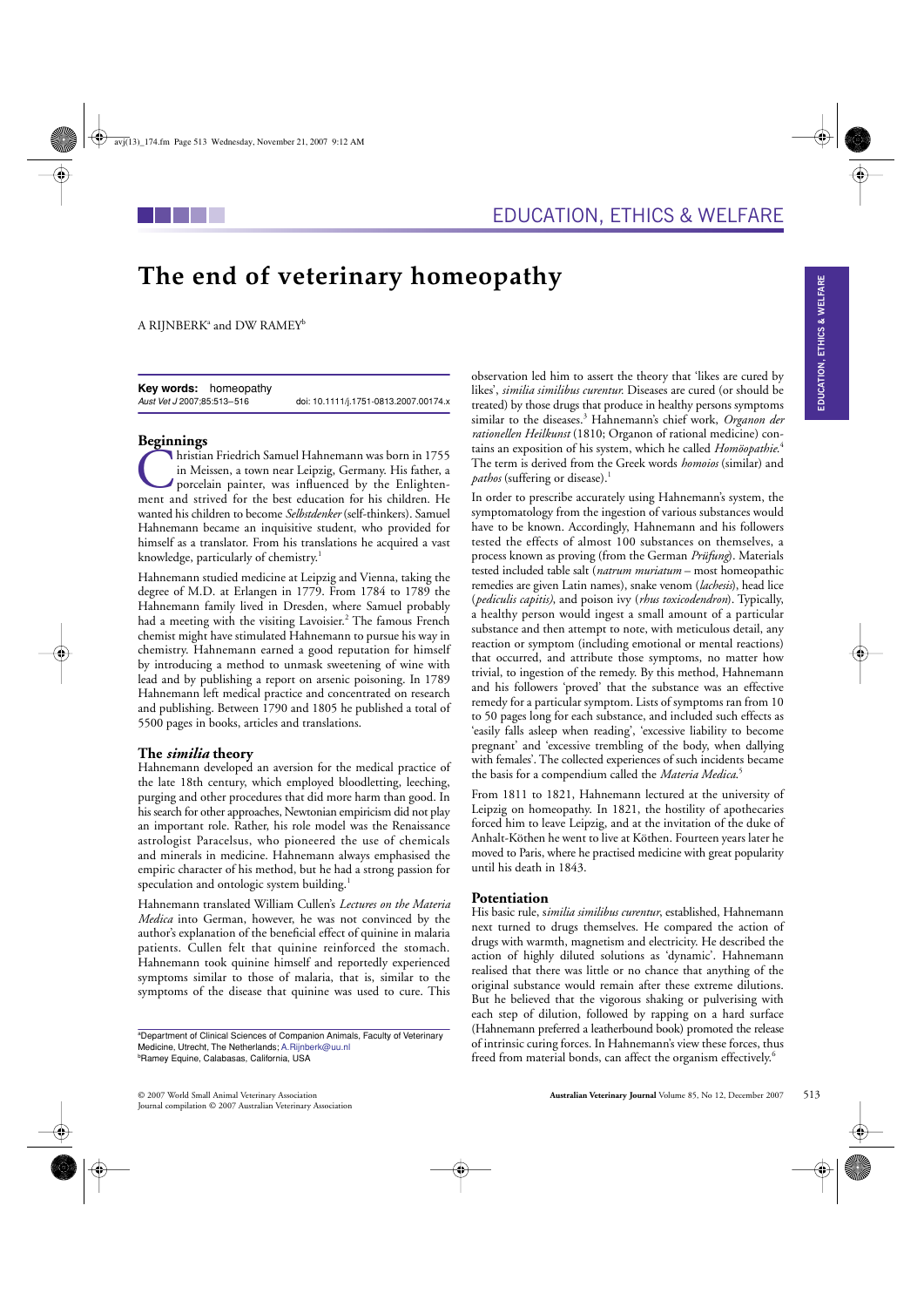

Over the years, Hahnemann tended to go for higher dilutions. In 1816 he recommended in *Reine Arzneimittellehre* dilutions up to C30 for most purposes, that is, a dilution by a factor of  $100^{30}$  = 10<sup>60</sup>. While some homeopaths used (and use) still higher dilutions, Hahnemann himself decried dilutions in excess of C30, saying 'there must be some end to the thing. It cannot go on to infinity'.<sup>7</sup> In recent years several of the available dilutions have been tested. From these studies there is no evidence that currently available homeopathic remedies can be distinguished from placebo solutions. Indeed, participants in several trials have been unable to distinguish between homeopathic solutions and placebos.8–10

## **Homeopathic decline**

Homeopathic remedies gained some level of popularity during the 19th century, possibly because the remedies were actually less dangerous than those commonly used by orthodox practitioners. At the turn of the 20th century, homeopathy had about 14,000 practitioners and 22 schools in the United States. However, in the early 20th century, the use of homeopathic remedies declined sharply, as the field was unable to keep up with advances in medical science and education. Schools either closed or converted to modern methods. The last pure homeopathic school in the United States closed during the 1920s.<sup>11</sup>

#### **Science and homeopathy**

When considering a possible scientific basis for homeopathy, two questions have to be answered: (1) Is there any evidence of a likely mechanism? and (2) Have clinical trials demonstrated effects better than a placebo?

#### *Mechanism*

The dilution far beyond Avogadro's number  $(6 \times 10^{23})$  makes it very unlikely that one molecule of the original substance would be present in a C30 solution. Thus a pharmacological action based upon molecular interaction cannot be expected. What remains is the belief of homeopaths that these dilutions retain some 'essential property' (curing force) of the substance once present.

The most sensational attempt to prove the latter has been the study of Benveniste and co-workers on the effects of extremely diluted antibody solutions. They found that aqueous solutions of anti-immunoglobulin E (anti-IgE) still retain an ability to cause degranulation of human basophilic granulocytes, even when diluted to the point where there are no anti-IgE molecules left in the solution. The report was accepted for publication in *Nature*, 12 under the condition that identical results had to be obtained when the experiment was repeated in Benveniste's laboratory under the observation of a delegation composed by the editor-in-chief. When the experiment was repeated, the activation of basophils in tubes treated with the 'homeopathic diluted antigen' did not differ from that of the control tubes, which were only treated with the solvent. Also, in other laboratories Benveniste's claim of transmission of biological information to the molecular organisation of water could not be confirmed.<sup>13</sup>

#### *Trials*

In human medicine many randomised trials of varying quality have been performed, comparing homeopathic treatment with a placebo. In more recent years, the trials have been summarised in a number of meta-analyses.

The early meta-analyses were somewhat inconclusive. The authors of these reviews generally felt that their results could not exclude the possibility that individualised homeopathy had an effect over placebo.<sup>14,15</sup> However, the authors were also aware of the poor quality of many of the studies, and they added that the results of their analyses might have been coloured positively by publication bias (that is, a report with a positive result is more likely to be published than a report with a negative result). These considerations raised the concern that the effects of the homeopathic treatments may have been overestimated.<sup>16</sup>

In 2002, the Department of Complementary Medicine of the University of Exeter published an analysis of systematic reviews/ meta-analyses.17 The analysis failed to provide strong evidence in favour of homeopathy. In particular, there was no condition responding convincingly better to homeopathic treatment than to placebo or other control interventions. Similarly, there was no homeopathic remedy that was demonstrated to yield clinical effects that are convincingly different from placebo. The author concluded that the best clinical evidence for homeopathy available does not warrant positive recommendations for its use in clinical practice.

In 2005, investigators from Switzerland and the United Kingdom reported a comparative study of 110 homeopathic trials and 110 matched conventional medicine trials. Biases were present in placebo-controlled trials of both homeopathy and conventional medicine. When account was taken for these biases in the analysis, there was weak evidence for a specific effect of homeopathic remedies, but strong evidence for specific effects of conventional interventions. The authors conclude that this finding is compatible with the notion that the clinical effects of homeopathy are placebo effects.<sup>18</sup>

No such critical reviews of homeopathy appear to have been published in veterinary medicine. However, the few well designed trials in veterinary medicine have also failed to demonstrate efficacy of homeopathy, including for the treatment of calf diarrhoea,<sup>19</sup> somatic cell counts in milk,<sup>20</sup> bovine mastitis<sup>21</sup> and canine atopic dermatitis.<sup>22</sup>

#### **Clinical experience**

In spite of its absurd underpinnings and precipitous decline, after 200 years homeopathy is still practised by some physicians and veterinarians. Given the paucity of good scientific evidence supporting their effectiveness, the basis for such practice is undoubtedly a clinical impression of a positive effect, that is, clinical experience.

Several treatments are based upon no more than clinical experience, which is the uncontrolled conviction of the clinician that the treatment works. Some of the treatments fall into disuse after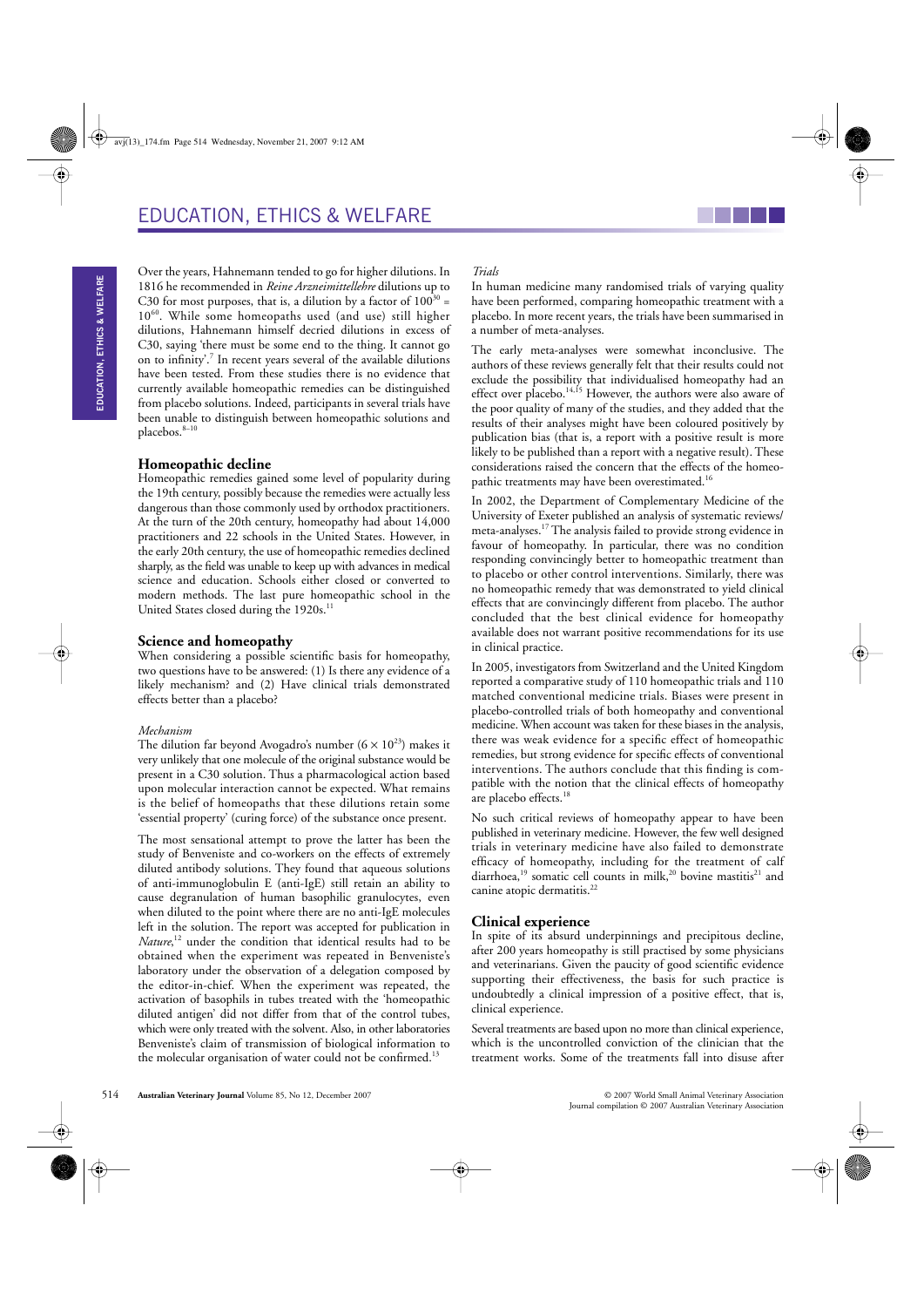

some period of time, while others may persist for decades, or even centuries. Accordingly, an intriguing question is: how can ineffective treatments persist? There are at least four plausible explanations.<sup>23,24</sup>

#### *Insufficient knowledge of the natural course of the disease*

Even while employing a generally accepted treatment, a clinician may lose sight of the spontaneous course of the disease being treated. For example, in the past it was customary to treat idiopathic trigeminal neuropathy (canine dropped jaw syndrome) with corticosteroids. This was followed by a complete recovery in 2 to 3 weeks. Now it is known that the condition has an excellent prognosis without any treatment, and that corticosteroids do not alter its course.

#### *Random variation*

The clinician's experience is often based on a limited number of cases. As a result there is a risk that random chance will lead to overestimation of treatment effects. If, for example, four out of five cases are cured by a treatment, it cannot be expected that 80% of future patients will be cured. In fact, reliable statistical estimates of cure based on such a limited experience, which can be obtained from consultation with statistic tables for confidence intervals, will reveal that with 95% certainty the cure rate will be somewhere between 28 and 99%.

## *Placebo effects*

Human patients seek medical advice expecting to be helped. This expectation, together with the 'healing environment' of the doctor's office, may bring about a positive placebo effect – at least a psychological one – no matter which treatment is given. However, whether such effects affect the outcome of disease is still a matter of debate.<sup>25</sup>

Of course, in animals the situation is different. While it is generally accepted that since animals do not know that they are being treated, they cannot experience a true placebo effect.<sup>26</sup> Studies in experimental animals and in clinical cases require the use of a placebo to control external factors (for example, other measures) and observer effects (owner and investigator).<sup>27,28</sup> In addition, in long term studies, there is the possibility of the development of Pavlovian conditioning.<sup>29</sup> However, given that the mere visit of a companion animal to an animal hospital is associated with stress,30–32 no *a priori* beneficial effect for the animal should be expected. On the contrary, stress may have adverse effects on the course of the disease.<sup>33</sup>

## *The bias of the clinician*

The clinician always hopes that the treatment will be effective and thereby becomes a prejudiced or biased observer. Like everyone, clinicians seek to bolster their egos. They are like supporters of a football club who say 'we won' when the team wins and 'they lost' when it loses. Clinicians have a tendency to ascribe success to the prescribed treatment, irrespective of whether the patient's improvement could have been spontaneous.

# **The end**

Homeopathy has not withstood scientific testing.<sup>34</sup> In human medicine, at least one important medical journal now feels that for too long a politically correct laissez-faire attitude has existed towards homeopathy. Furthermore, the journal stated: 'Now doctors need to be bold and honest with their patients about homeopathy's lack of benefit'.<sup>35</sup> Spurred by such opinions, in the human field, things may be changing. For example in the United Kingdom a Parliamentary Committee has issued a report about complementary and alternative medicine, stating that 'any therapy that makes specific claims for being able to treat specific conditions should have evidence of being able to do this above and beyond the placebo effect'.<sup>28</sup> The Swiss Government has withdrawn insurance coverage for homeopathy and four other complementary treatments.

Similar efforts are advancing in veterinary medicine. For example, in November 2005 the Federation of Veterinarians in Europe (FVE) issued a strategy document including the statement that the veterinary profession is rooted in science and evidence-based veterinary medicine.<sup>36</sup> In the explanatory discussion of this strategy document it was explicitly stated that the FVE rejects nonevidence based medicines such as homeopathy.<sup>37</sup>

Earlier in 2005 the European Board of Veterinary Specialisation (EBVS) made a clear statement with regard to alternative modes of treatment: The EBVS only recognises scientific, evidence-based veterinary medicine complying with animal welfare legislation. Specialists or colleges practising or supporting implausible treatments with no proof of effectiveness run the risk of withdrawal of their specialist status. No credit points can be granted for education or training in these socalled supplementary, complementary and alternative modes of treatment.38 In October 2006, the general assembly of the Royal Netherlands Veterinary Association agreed to discontinue the official status of the group of veterinarians working with homeopathy.

## **Epilogue**

From a justifiable aversion to the medical procedures of his day, Samuel Hahnemann developed an alternative approach, his 'law of similars'. The notion that symptoms of disease can be cured by extremely small or non-existent amounts of substances that in large amounts produce similar symptoms in healthy individuals, has now been debated for about two centuries. The debate has entered the modern medical era. In addition to the absence of any mechanistic evidence, results of randomised trials summarised in meta-analyses have not provided evidence of effectiveness.

The curtain has fallen: homeopathy offers no clinical benefit. Medical professions are obliged to make this clear to the public. This holds true particularly for the veterinary profession, because in clinical veterinary medicine no benefit from an intrinsic placebo effect can be expected. Animals are entitled to effective treatments.